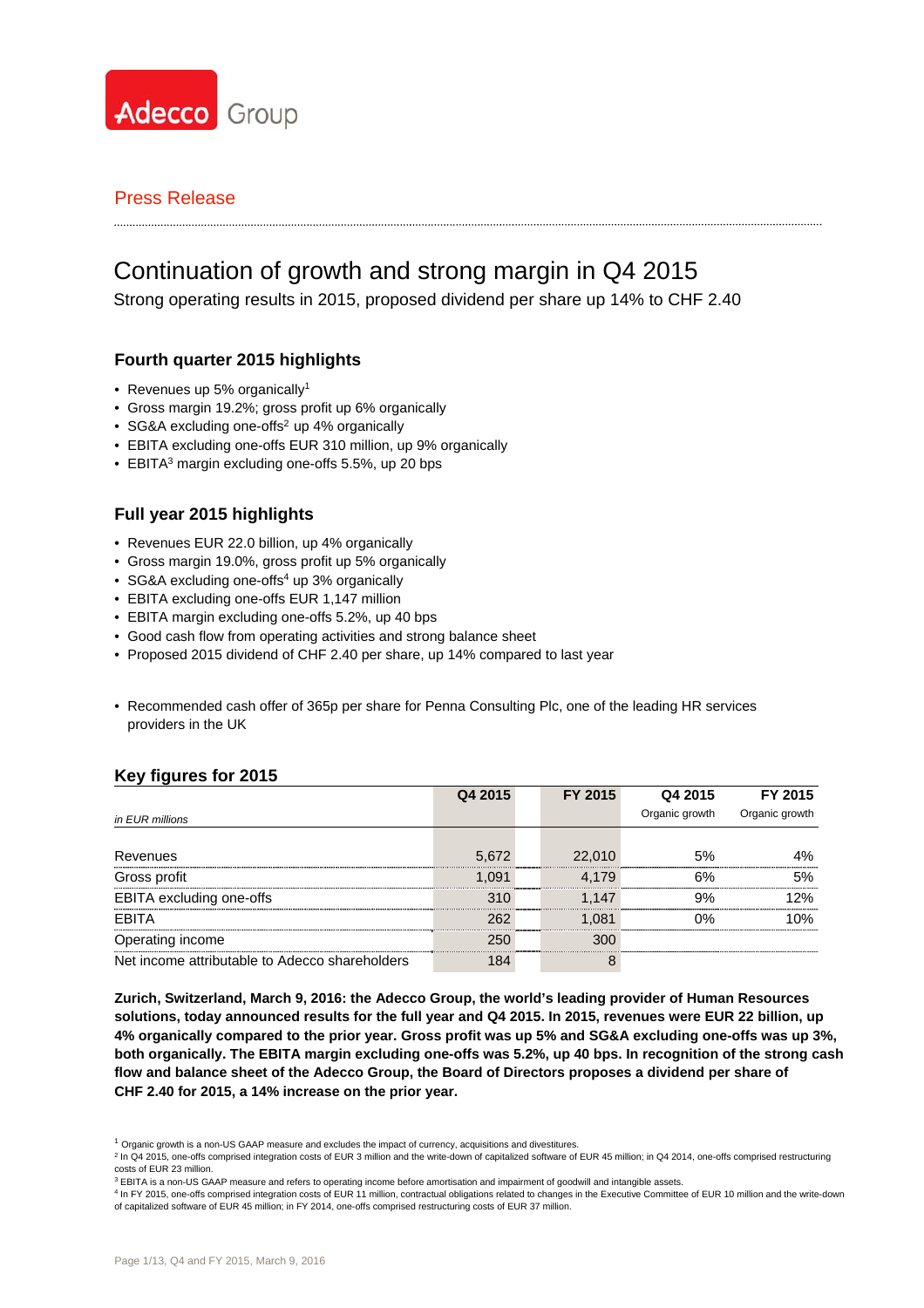

Alain Dehaze, CEO of the Adecco Group said: *"In Q4 2015 and for the full year, the Adecco Group delivered a strong operating performance, thanks again to the efforts of our more than 32,000 colleagues and roughly 700,000 associates around the world. In 2015, we drove excellent operating leverage from our organic revenue growth of 4% and we achieved a strong margin of 5.2%. The Board of Directors' proposal for a 14% increase in dividend per share reflects the Group's continued good cash flow and strong balance sheet.* 

*At the start of 2016, our underlying revenue momentum has continued. In January and February combined, Group revenue growth was 4% organically and adjusted for trading days. In January 2016, we announced our strategic priorities and new financial targets. The Group's focus now is to implement these strategic priorities across the organisation and to balance revenue growth, profitability and cash generation, driving shareholder value creation in 2016 and in the long-term."* 

# **FY 2015 FINANCIAL PERFORMANCE**

#### **Revenues**

Group revenues for 2015 were EUR 22.0 billion, up 10% or 4% in constant currency and also organically. Currency fluctuations had a positive impact on revenues of approximately 6%. Permanent placement revenues amounted to EUR 433 million, an increase of 13% organically. Revenues from Career Transition (outplacement) totalled EUR 344 million, up 2% organically.

#### **Gross Profit**

In 2015, gross profit was EUR 4.2 billion, an increase of 13% or 5% organically. The gross margin increased by 50 bps to 19.0%. Currency effects accounted for 20 bps of the increase, acquisitions had a positive effect of 10 bps and the organic increase was 20 bps. On an organic basis, temporary staffing and permanent placement each added 10 bps to the gross margin.

#### **Selling, General and Administrative Expenses (SG&A)**

SG&A was EUR 3,098 million. SG&A excluding one-offs was up 3% organically. In 2015, one-offs included EUR 10 million for contractual obligations related to changes in the Executive Committee and EUR 11 million integration costs in Lee Hecht Harrison related to the acquired Knightsbridge business. One-offs also included a EUR 45 million writedown of capitalized software, of which EUR 33 million was in Corporate and EUR 12 million in Japan, following an assessment of our IT investments. Going forwards, we will focus on more off-the-shelf, modular, and cloud-based applications rather than solutions developed in-house. In 2014, one-offs comprised restructuring costs of EUR 37 million. In 2015, FTE employees were up 2% and branches were flat, both organically. At year end 2015, the Adecco Group had worldwide over 32,000 FTE employees and a network of around 5,100 branches.

#### **EBITA**

In 2015, EBITA was EUR 1,081 million. EBITA excluding one-offs was EUR 1,147 million, and the margin increased by 40 bps to 5.2% compared to 2014.

#### **Amortisation of Intangible Assets and Impairment of Goodwill**

Amortisation of intangible assets was EUR 41 million in 2015 compared to EUR 37 million in 2014. In 2015, an impairment of goodwill of EUR 740 million was recognized in Q3 2015.

#### **Operating Income**

Operating income in 2015 was EUR 300 million compared to EUR 891 million in 2014, negatively impacted by the impairment of goodwill.

#### **Interest Expense and Other Income/(Expenses), net**

Interest expense was EUR 67 million compared to EUR 69 million in 2014. Other income/(expenses), net was an income of EUR 13 million in 2015 compared to an income of EUR 5 million in 2014.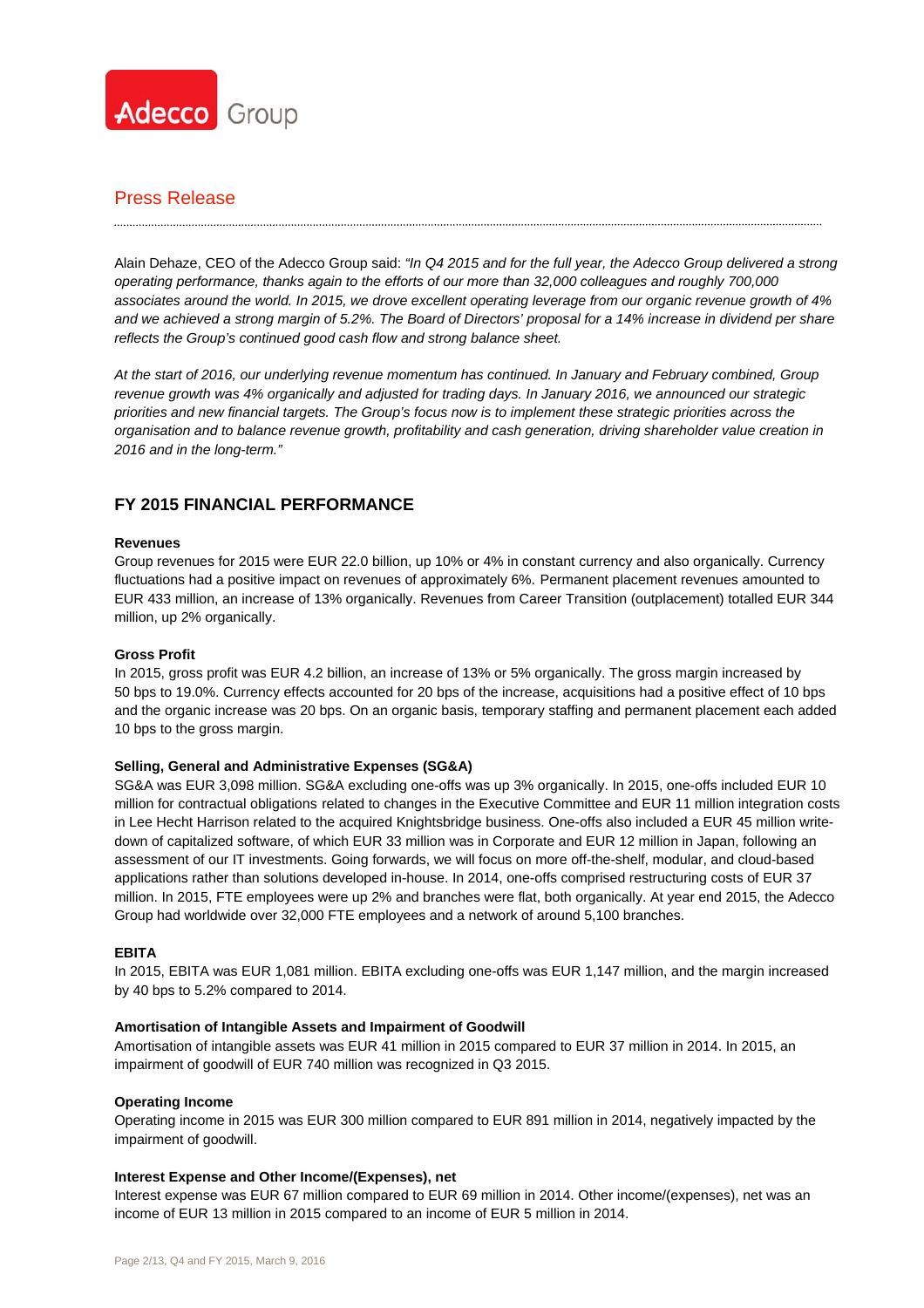

#### **Provision for Income Taxes**

The effective tax rate excluding the impairment of goodwill, which is not tax deductible, was 24% in 2015. In 2014, the effective tax rate was 23%. Discrete events had a positive impact on the tax rate of approximately 4% in 2015 and 5% in 2014.

#### **Net Income Attributable to Adecco Shareholders**

In 2015, net income attributable to Adecco shareholders was EUR 8 million, negatively impacted by the impairment of goodwill. In 2014, net income attributable to Adecco shareholders was EUR 638 million.

#### **Cash Flow, Net Debt4 and DSO**

Cash flow generated from operating activities amounted to EUR 799 million in 2015, compared to EUR 785 million in 2014. In 2015, the Group invested EUR 97 million in capex, paid dividends of EUR 348 million and paid EUR 225 million for treasury shares. Net debt at the end of December 2015 was EUR 1,039 million compared to EUR 971 million at year end 2014<sup>5</sup>. In 2015, DSO was 52 days compared to 53 days in 2014.

## **Q4 2015 FINANCIAL PERFORMANCE**

#### **Revenues**

Q4 2015 revenues of EUR 5.7 billion were up 10% year-on-year, or up 5% in constant currency and also organically. Currency fluctuations had a positive impact on revenues of approximately 5%. By business line, revenues in constant currency grew by 7% in General Staffing, with Industrial up 9% and Office up 4%, and were flat in Professional Staffing. Permanent placement revenues amounted to EUR 107 million, up 14% organically. Revenues from Career Transition (outplacement) totalled EUR 86 million, flat organically compared to the prior year.

#### **Gross Profit**

Gross profit amounted to EUR 1,091 million, up 12% or 6% organically. The gross margin was 19.2%, up 30 bps. Currency effects accounted for 15 bps of the increase, acquisitions had a positive effect of 10 bps and the organic increase was 5 bps. On an organic basis, permanent placement added 10 bps and other activities added 5 bps to the gross margin, while outplacement had a 10 bps negative impact.

#### **Selling, General and Administrative Expenses (SG&A)**

SG&A was EUR 829 million. SG&A excluding one-offs was EUR 781 million, up 4% organically compared to Q4 2014. In Q4 2015, one-offs comprised EUR 3 million integration costs in Lee Hecht Harrison related to the acquired Knightsbridge business and a EUR 45 million write-down of capitalized software, of which EUR 33 million was in Corporate and EUR 12 million in Japan, following an assessment of our IT investments. Going forwards, we will focus on more off-the-shelf, modular, and cloud-based applications rather than solutions developed in-house. In Q4 2014, one-offs comprised EUR 23 million restructuring costs. Sequentially, SG&A excluding one-offs was up 5% in constant currency. Compared to Q4 2014, FTE employees increased by 3% and the branch network was flat.

#### **EBITA**

EBITA was EUR 262 million. EBITA excluding one-offs was EUR 310 million, up 9% organically. The EBITA margin excluding one-offs was 5.5%, up 20 bps compared to Q4 2014.

#### **Amortisation of Intangible Assets and Impairment of Goodwill**

Amortisation of intangible assets was EUR 12 million compared to EUR 10 million in Q4 2014.

4 Net debt is a non US GAAP measure and comprises short-term and long-term debt less cash and cash equivalents and short-term investments. <sup>5</sup> Due to the adoption of ASU 2015-03 - *Presentation of debt issuance costs* in Q4 2015, net debt at December 31, 2014 has been restated to EUR 971 million (from EUR 975 million previously).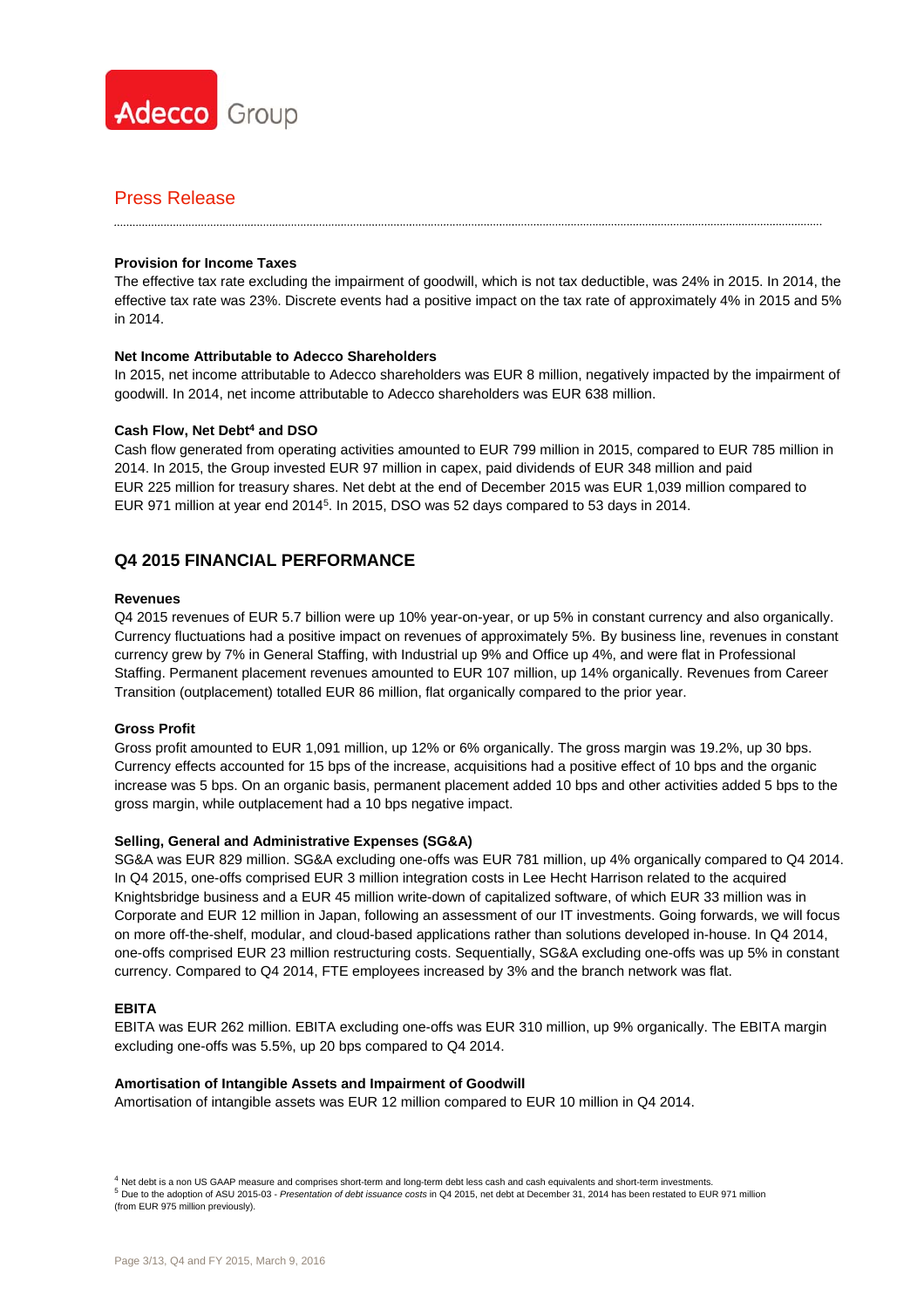

#### **Operating Income**

Operating income was EUR 250 million compared to EUR 239 million in the same period last year.

#### **Interest Expense and Other Income/(Expenses), net**

Interest expense was EUR 17 million compared to EUR 14 million in Q4 2014. Other income/(expenses), net was an expense of EUR 5 million, compared to an expense of EUR 3 million in Q4 2014.

#### **Provision for Income Taxes**

The effective tax rate was 20%. Discrete events had a positive impact of approximately 6%.

#### **Net Income Attributable to Adecco Shareholders**

Net income attributable to Adecco shareholders was EUR 184 million compared to EUR 185 million last year.

#### **Cash Flow, Net Debt and DSO**

Cash flow generated from operating activities was EUR 298 million in Q4 2015 compared to EUR 284 million in the same period last year. In Q4 2015, capex was EUR 28 million and the Group paid EUR 93 million for treasury shares. Net debt at December 31, 2015 was EUR 1,039 million compared to EUR 1,249 million at September 30, 20156. DSO was 52 days in Q4 2015, the same as in Q4 2014.

#### **Q4 2015 SEGMENT PERFORMANCE**

*Note: all revenue growth rates in this section are year-on-year on an organic basis, unless otherwise stated* 

|                    |                                  |                        | <b>Revenues</b>       | $EBITA^{1)}$           |         |                      |  |
|--------------------|----------------------------------|------------------------|-----------------------|------------------------|---------|----------------------|--|
| $%$ of<br>revenues |                                  | <b>EUR</b><br>millions | Organic<br>change yoy | <b>EUR</b><br>millions | Margin  | Margin<br>change yoy |  |
| 21%                | France <sup>1</sup>              | 1,196                  | 5%                    | 95                     | 7.9%    | $110$ bps            |  |
| 21%                | North America <sup>1)</sup>      | 1,221                  | 1%                    | 81                     | 6.7%    | 20 bps               |  |
| 10%                | UK & Ireland                     | 580                    | 1%                    | 19                     | 3.2%    | 80 bps               |  |
| 8%                 | Germany & Austria <sup>1)</sup>  | 428                    | 3%                    | 27                     | 6.3%    | 180 bps              |  |
| 5%                 | Japan <sup>1</sup>               | 289                    | 4%                    | 17                     | 6.0%    | 0 bps                |  |
| 6%                 | Italy                            | 333                    | 19%                   | 28                     | 8.3%    | 270 bps              |  |
| 5%                 | <b>Benelux</b>                   | 293                    | 15%                   | 9                      | 3.2%    | $-240$ bps           |  |
| 3%                 | Nordics                          | 182                    | $-6%$                 | 3                      | 1.5%    | $-80$ bps            |  |
| 4%                 | Iberia                           | 238                    | 13%                   | 11                     | 4.7%    | 80 bps               |  |
| 2%                 | Australia & New Zealand          | 89                     | $0\%$                 | $\mathbf 0$            | $-0.2%$ | $-120$ bps           |  |
| 2%                 | Switzerland                      | 121                    | $-2%$                 | 6                      | 4.7%    | $-460$ bps           |  |
| 11%                | Emerging Markets <sup>1)</sup>   | 601                    | 16%                   | 20                     | 3.4%    | $-90$ bps            |  |
| 2%                 | Lee Hecht Harrison <sup>1)</sup> | 101                    | $-2%$                 | 28                     | 27.6%   | $-370$ bps           |  |
|                    | Corporate <sup>1)</sup>          |                        |                       | (34)                   |         |                      |  |
| 100%               | Adecco Group <sup>1)</sup>       | 5,672                  | 5%                    | 310                    | 5.5%    | 20 bps               |  |

1) In Q4 2015 excluding one-offs comprising integration costs of EUR 3 million in Lee Hecht Harrison, and the write-down of capitalized software of EUR 12 million in Japan and EUR 33 million in Corporate. In Q4 2014 excluding one-offs comprising restructuring costs of EUR 4 million in France, EUR 4 million in North America, EUR 14 million in Germany & Austria and EUR 1 million in Emerging Markets.

<sup>6</sup> Due to the adoption of ASU 2015-03 - *Presentation of debt issuance costs* in Q4 2015, net debt at September 30, 2015 has been restated to EUR 1,249 million (from EUR 1,254 million previously).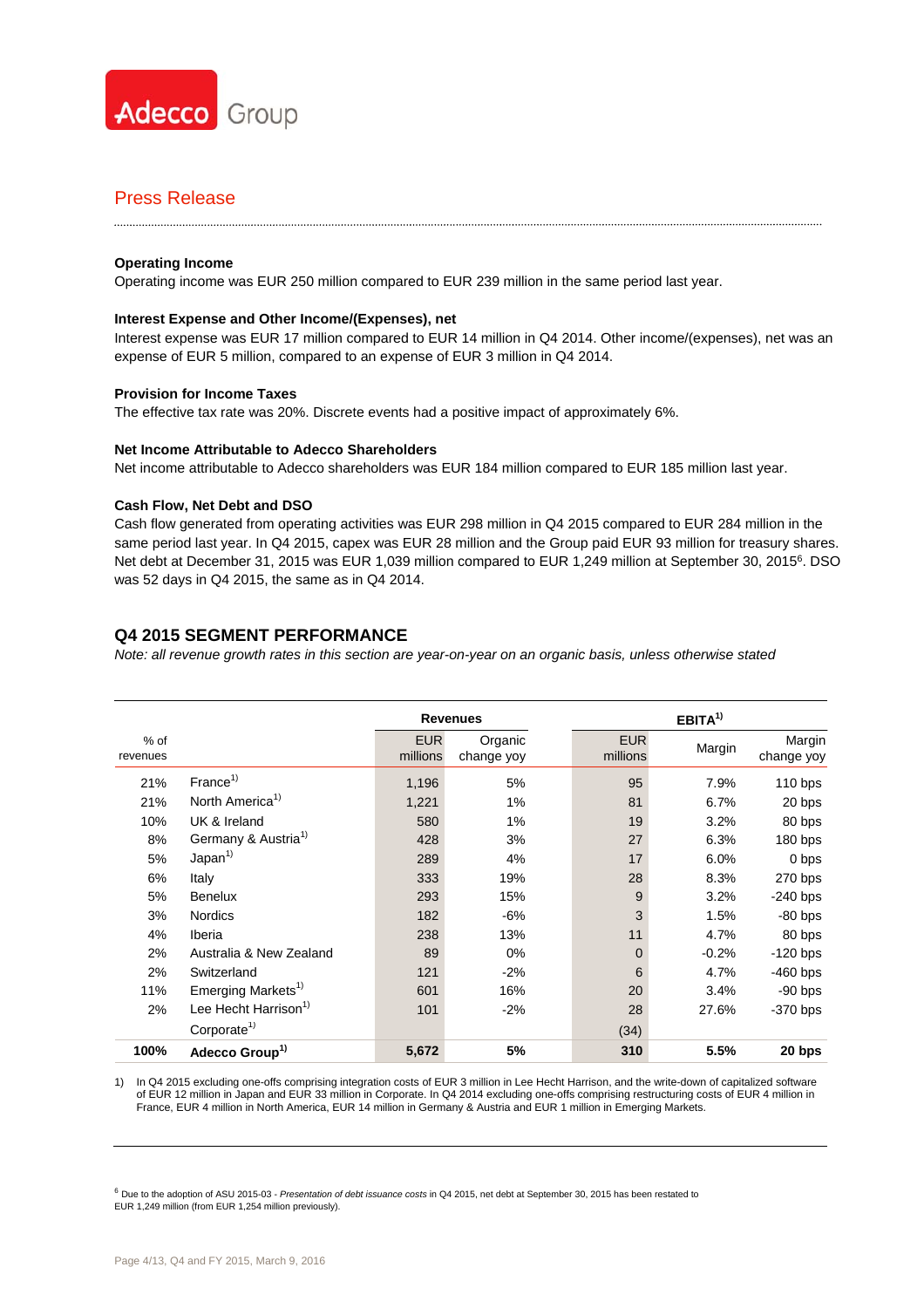

In **France,** revenues were EUR 1.2 billion, up 5%. Industrial, which accounts for over 85% of revenues, increased by 6%. Construction returned to growth and growth accelerated in logistics, manufacturing and automotive. Permanent placement revenues in France were up 14%. EBITA was EUR 95 million and the EBITA margin increased to 7.9%, up by 110 bps compared to the EBITA margin excluding one-offs in Q4 2014. Q4 2015 includes a favourable item related to prior years social security charges, which added approximately 100 bps to the EBITA margin in France.

In **North America**, revenues were EUR 1.2 billion, an increase of 1%. In North America, General Staffing accounts for approximately half of revenues, and declined by 1%. In Industrial, revenue growth was 5% while in Office revenues declined by 8%. In Professional Staffing, revenues were up 1%, with growth of 21% in Medical & Science, 9% in Finance & Legal and 1% in IT, while Engineering & Technical declined by 9%. Permanent placement revenues in North America were up 17%. EBITA was EUR 81 million with a margin of 6.7%, up 20 bps compared to the EBITA margin excluding restructuring costs of 6.5% in Q4 2014.

In the **UK & Ireland,** revenues were up 1% at EUR 580 million. Approximately two-thirds of revenues come from Professional Staffing, which declined by 1%. Revenues increased by 2% in Finance & Legal, were flat in IT, and declined in Engineering & Technical. Within General Staffing, the majority of revenues are in Office, which increased by 7%. Permanent placement revenues in the UK & Ireland were flat. EBITA was EUR 19 million with a margin of 3.2%, up 80 bps year-on-year, driven by good cost development.

In **Germany & Austria,** revenues were EUR 428 million, up 3%. In Industrial, which accounts for approximately 75% of revenues, revenues increased by 2%. Revenues in Office were up 7% and in Professional Staffing were up 4%. EBITA was EUR 27 million, with a margin of 6.3%. This is an increase of 180 bps compared to the EBITA margin excluding one-offs of 4.5% in Q4 2014, mainly driven by the timing of bank holidays.

In **Japan,** revenues were EUR 289 million, up 4%. In Q4 2015, revenues grew by 3% in General Staffing, where we are mainly exposed to the Office business. In our smaller Professional Staffing business, which comprises IT and Engineering & Technical, revenue growth was 8%. EBITA excluding one-offs was EUR 17 million and the EBITA margin was 6.0%, flat compared to the prior year.

In **Italy,** revenue growth remained strong at 19%. The EBITA margin was strong at 8.3%, up 270 bps year-on-year, driven mainly by strong operating leverage and very good growth in permanent placement, helped by the effect of regulation changes.

In **Benelux,** revenues increased by 15%, with double-digit growth in all three countries in the region. The EBITA margin was 3.2%, down 240 bps year-on-year. The Q4 2015 EBITA margin includes a negative impact of approximately 270 bps from a non-cash expense related to changing the defined benefit pension plan in the Netherlands to a defined contribution pension plan.

In the **Nordics,** revenues were down 6%. Sweden again delivered double-digit revenue growth, while the decline continued in Norway, where the market environment remains challenging. In the Nordics, the EBITA margin was 1.5% compared to 2.3% in the prior year.

In **Iberia,** revenues were up 13%. The EBITA margin was 4.7%, an increase of 80 bps year-on-year primarily due to strong operating leverage.

In **Australia & New Zealand,** revenue growth was flat and EBITA was at breakeven, in difficult market conditions.

In **Switzerland**, revenues were down 2% in a challenging market due to the strength of the Swiss franc. The EBITA margin was 4.7% compared to 9.3% in the prior year. Factors negatively impacting profitability in Q4 2015 included continued pricing pressure, unfavourable mix effects, and costs related to adapting our business to the development in market conditions.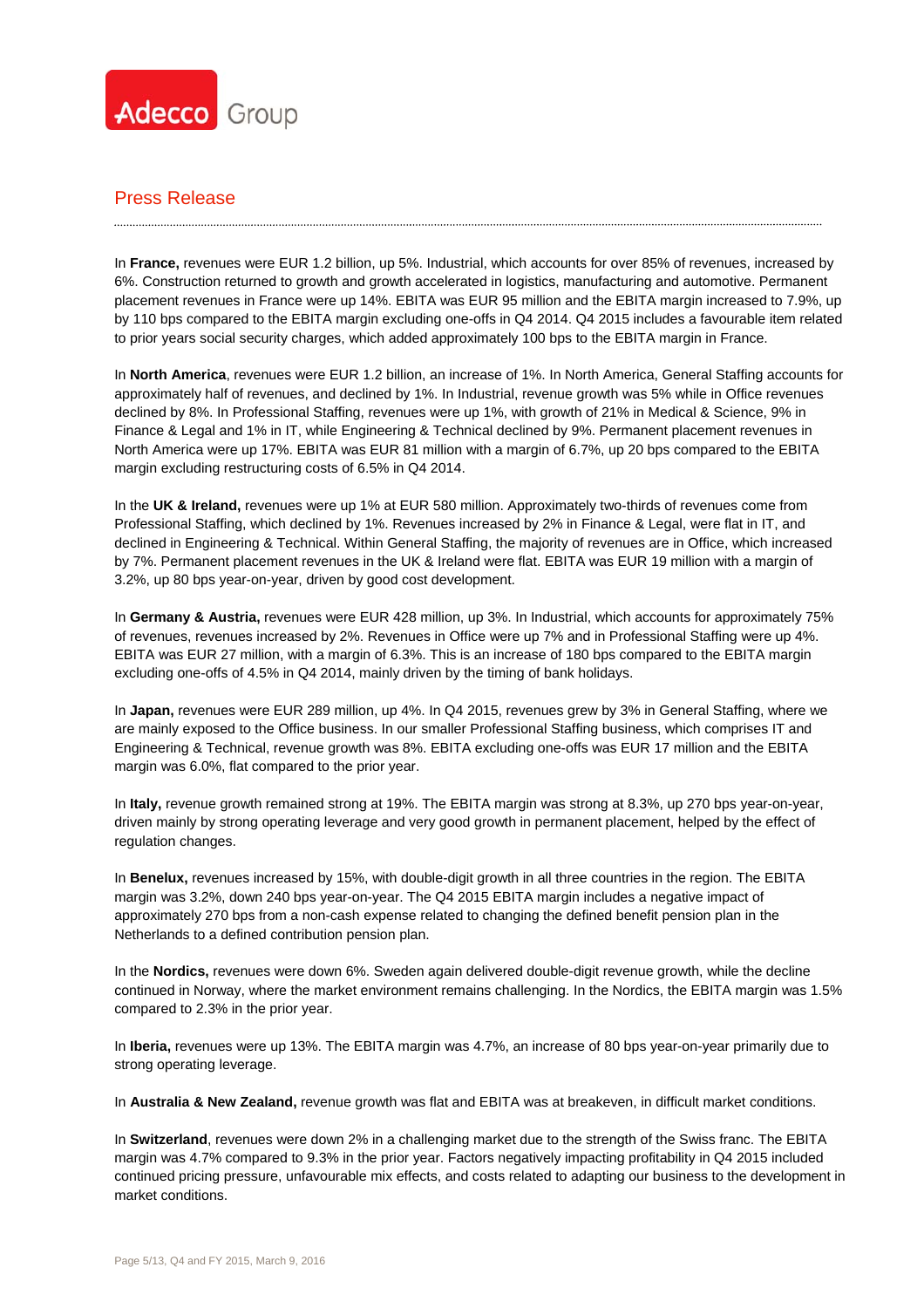

In the **Emerging Markets**, revenue growth remained strong at 16%, with double-digit growth in Latin America, Eastern Europe & MENA, and India. The EBITA margin for Emerging Markets was 3.4%. This is a decrease of 90 bps compared to the EBITA margin excluding one-offs in Q4 2014, partly due to the impact of reorganisation costs in Q4 2015.

Revenues of **Lee Hecht Harrison**, Adecco's Career Transition and Talent Development business, were down 2% organically, or up 9% in constant currency following the acquisition of Knightsbridge in Q2 2015. The EBITA margin excluding integration costs was 27.6% compared to an EBITA margin of 31.3% in the prior year.

# **MANAGEMENT OUTLOOK**

In Q4 2015, organic revenue growth of 5% was slightly above the 4% for the first nine months of the year. This was mainly due to improved growth in France, while growth in most other markets was broadly similar to the year as a whole. At the start of 2016, this underlying revenue momentum has continued, although the comparison base is tougher than for Q4 2015. In January and February combined, Group revenue growth was 4% organically and adjusted for trading days. Growth continued to improve slightly in France, remained stable in North America, and moderated slightly in Italy, Iberia and Benelux, where the base effect is most pronounced.

The Group will maintain its price discipline and tight cost control. In Q1 2016, the gross margin will be negatively impacted year-on-year by the timing of Easter, which is in the first quarter 2016 while last year it fell in the second quarter. In Q1 2016, SG&A excluding one-offs is expected to increase slightly compared to Q4 2015 in constant currency, reflecting the normal seasonal pattern.

The Adecco Group remains committed to leveraging the EVA approach to balance revenue growth, profitability and cash generation. Aligned with this approach, the Group announced new financial targets at the Investor Day in January 2016, to be achieved on average across an entire economic cycle, including periods of economic expansion and recession. These targets are: growing revenues organically at least in line with our main peers, at Group level and in each major market; improving our EBITA margin to 4.5–5.0% on average through-the-cycle; and delivering an operating cash flow conversion of more than 90% on average through-the-cycle. The Adecco Group is focused on achieving these targets and driving shareholder value creation in 2016 and in the long-term.

# **RECOMMENDED CASH OFFER OF 365p PER SHARE FOR PENNA CONSULTING PLC**

The Adecco Group announces that it has reached an agreement to make a recommended cash offer for the entire issued and to be issued ordinary share capital of Penna Consulting Plc ('Penna') of 365 pence per share. Penna is a UK AIM-listed company operating with three business units: career transition, talent development and recruitment solutions. The total consideration payable will be approximately £105 million. Penna had revenues of approximately £84.4 million for the 12 months ended March 31, 2015. The acquisition will be implemented by a Court-sanctioned scheme of arrangement and is expected to complete in Q2 2016. Further information and transaction-related documents are available at http://www.adecco.com/en-US/investors/Pages/penna-transaction-documents.aspx.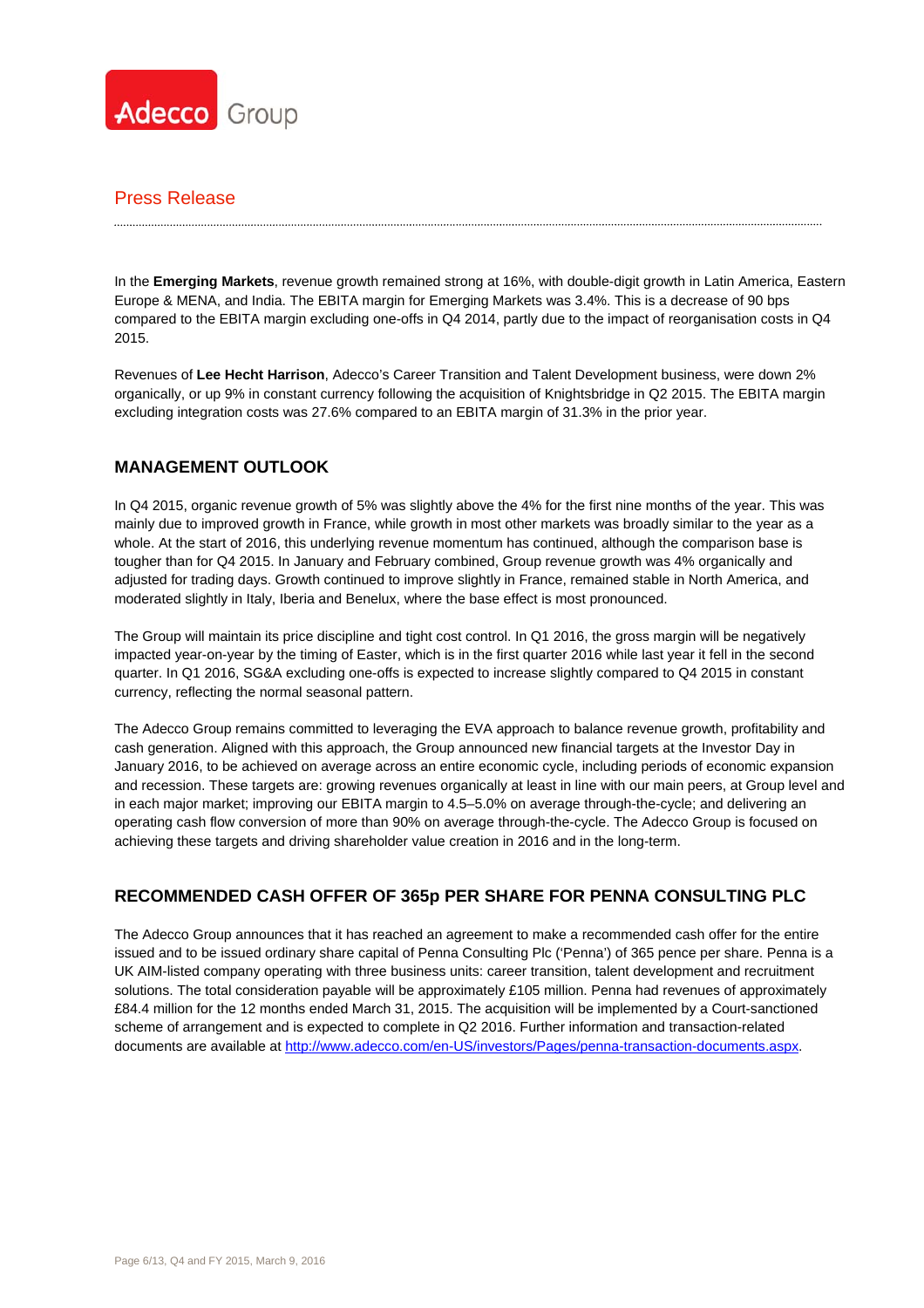

# **SHARE BUYBACK PROGRAMME AND CANCELLATION OF SHARES**

In November 2014, the Company launched a share buyback programme of up to EUR 250 million on a second trading line with the aim of subsequently cancelling the shares and reducing the share capital. In January 2016, the Company completed the programme, under which it acquired a total of 3,895,500 shares.

At the Annual General Meeting 2015, shareholders approved the cancellation of all shares that have been purchased on a second trading line under share buyback programmes from January 1, 2014 until December 31, 2014.

At the Annual General Meeting 2016, the Board of Directors will propose the cancellation of all remaining shares that have been purchased on a second trading line under the share buyback programme from January 1, 2015 until the completion of the share buyback programme on January 20, 2016. The total number of shares still to be cancelled is 3,318,750 representing a reduction of share capital of 1.9%.

# **DIVIDEND PROPOSAL**

At the Annual General Meeting 2016, the Board of Directors will propose a total dividend distribution of CHF 2.40 per share for 2015, for approval by shareholders. This represents a pay-out ratio of 45% of adjusted net earnings (at an exchange rate of EUR/CHF 1.10), in line with the pay-out range of 40-50% of adjusted net earnings. The amount of the total dividend distribution for 2015 will be split into two dividend payments, one of CHF 0.90 per share and one of CHF 1.50 per share. The dividend payment of CHF 0.90 per share is intended to be allocated from Adecco S.A.'s remaining reserve from capital contributions to the free reserves, and subsequently distributed to shareholders. This payment is therefore expected to be exempt from Swiss withholding tax. The dividend payment of CHF 1.50 per share will be paid out of available earnings. The dividend distributions will be made on May 3, 2016 to shareholders on the register as of May 2, 2016.

For further information please contact:

**Adecco Corporate Investor Relations**  Investor.relations@adecco.com or +41 (0) 44 878 89 89

**Adecco Corporate Press Office**  Press.office@adecco.com or +41 (0) 44 878 87 87

### **Q4 2015 Results Conference Calls**

There will be a media conference call at 9 am CET and an analyst and investor conference call at 11 am CET. The conference calls can be followed either via webcast (media conference, analyst conference) or via telephone call:

| UK / Global          | +44 (0) 203 059 58 62 |
|----------------------|-----------------------|
| <b>United States</b> | + 1 (1) 631 570 56 13 |
| Cont. Europe         | $+41(0)583105000$     |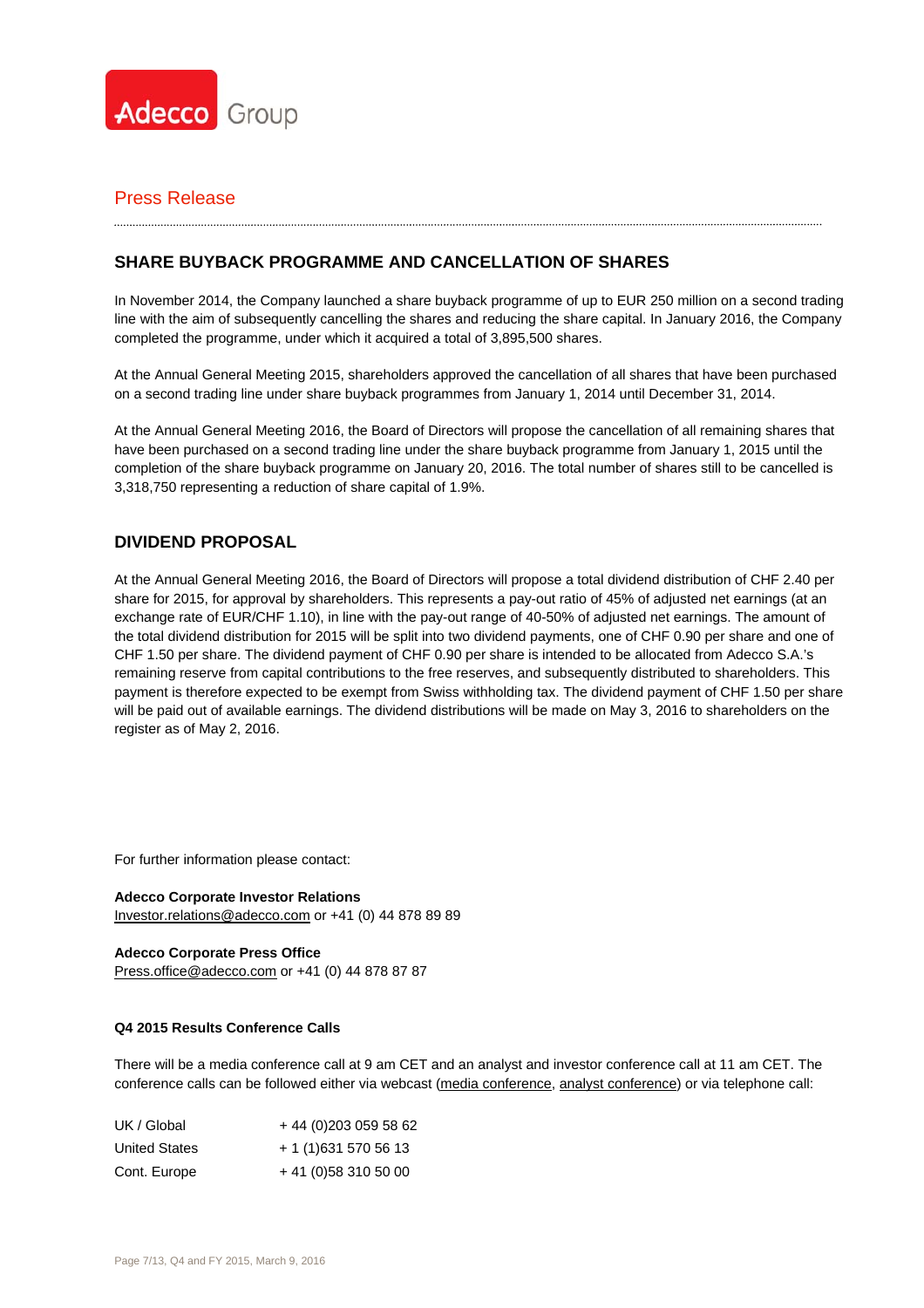

The Q4 2015 results presentation will be available through the webcasts and will be published on the Investor Relations section on our website.

#### **Financial Agenda**

• Annual General Meeting • Dividend ex-date • Dividend payment date • Q1 2016 results • Q2 2016 results • Q3 2016 results April 21, 2016 April 29, 2016 May 3, 2016 May 10, 2016 August 10, 2016 November 8, 2016

#### **Forward-looking statements**

Information in this release may involve guidance, expectations, beliefs, plans, intentions or strategies regarding the future. These forward-looking statements involve risks and uncertainties. All forward-looking statements included in this release are based on information available to Adecco S.A. as of the date of this release, and we assume no duty to update any such forward-looking statements. The forward-looking statements in this release are not guarantees of future performance and actual results could differ materially from our current expectations. Numerous factors could cause or contribute to such differences. Factors that could affect the Company's forward-looking statements include, among other things: global GDP trends and the demand for temporary work; changes in regulation of temporary work; intense competition in the markets in which the Company operates; integration of acquired companies; changes in the Company's ability to attract and retain qualified internal and external personnel or clients; the potential impact of disruptions related to IT; any adverse developments in existing commercial relationships, disputes or legal and tax proceedings.

#### **About the Adecco Group**

The Adecco Group, based in Zurich, Switzerland, is the world's leading provider of HR solutions. With more than 32,000 FTE employees and around 5,100 branches in over 60 countries and territories around the world, Adecco Group offers a wide variety of services, connecting around 700,000 associates with our clients every day. The services offered fall into the broad categories of temporary staffing, permanent placement, career transition and talent development, as well as outsourcing and consulting. The Adecco Group is a Fortune Global 500 company.

**Adecco S.A. is registered in Switzerland (ISIN: CH0012138605) and listed on the SIX Swiss Exchange (ADEN).**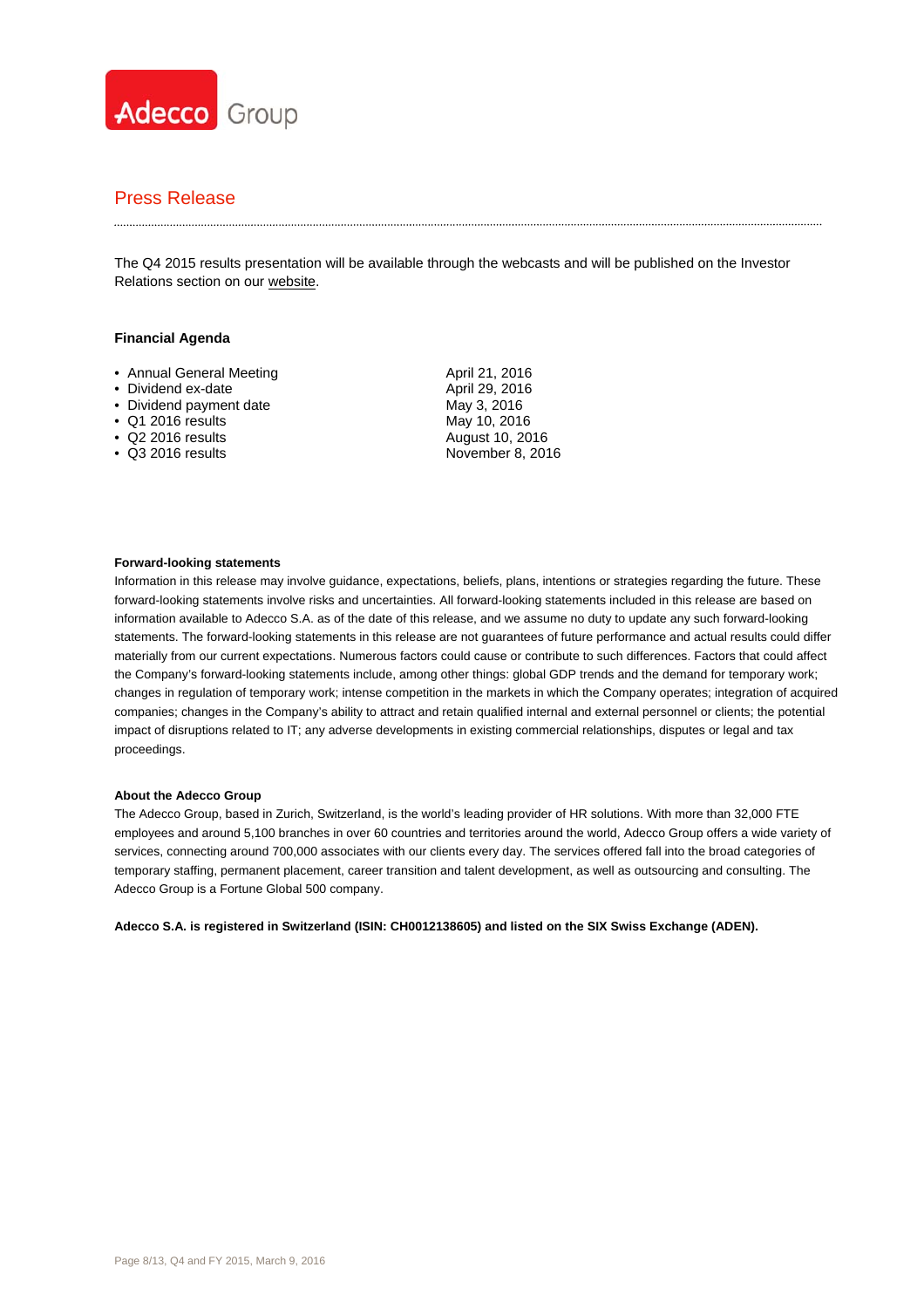

# **Consolidated statements of operations**

| <b>EUR millions</b>                                      | Variance %<br>Q4 |          |            | FY                   |           | Variance % |            |                      |
|----------------------------------------------------------|------------------|----------|------------|----------------------|-----------|------------|------------|----------------------|
| except share and per share information                   | 2015             | 2014     | <b>EUR</b> | Constant<br>Currency | 2015      | 2014       | <b>EUR</b> | Constant<br>Currency |
| Revenues                                                 | 5,672            | 5,172    | 10%        | 5%                   | 22,010    | 20,000     | 10%        | 4%                   |
| Direct costs of services                                 | (4,581)          | (4, 196) |            |                      | (17, 831) | (16, 297)  |            |                      |
| <b>Gross profit</b>                                      | 1,091            | 976      | 12%        | 7%                   | 4,179     | 3,703      | 13%        | 6%                   |
| Selling, general, and administrative expenses            | (829)            | (727)    | 14%        | 9%                   | (3,098)   | (2, 775)   | 12%        | 4%                   |
| $EBITA^{(1)}$                                            | 262              | 249      | 5%         | 1%                   | 1,081     | 928        | 17%        | 11%                  |
| Amortisation of intangible assets                        | (12)             | (10)     |            |                      | (41)      | (37)       |            |                      |
| Impairment of goodwill                                   |                  |          |            |                      | (740)     |            |            |                      |
| Operating income                                         | 250              | 239      | 5%         | 1%                   | 300       | 891        | $-66%$     | $-68%$               |
| Interest expense                                         | (17)             | (14)     |            |                      | (67)      | (69)       |            |                      |
| Other income/(expenses), net                             | (5)              | (3)      |            |                      | 13        | 5          |            |                      |
| Income before income taxes                               | 228              | 222      | 3%         |                      | 246       | 827        | -70%       |                      |
| Provision for income taxes                               | (44)             | (37)     |            |                      | (236)     | (187)      |            |                      |
| Net income                                               | 184              | 185      | 0%         |                      | 10        | 640        | -98%       |                      |
| Net income attributable to noncontrolling interests      |                  |          |            |                      | (2)       | (2)        |            |                      |
| Net income attributable to Adecco shareholders           | 184              | 185      | 0%         |                      | 8         | 638        | $-99%$     |                      |
|                                                          |                  |          |            |                      |           |            |            |                      |
| Basic earnings per share <sup>2)</sup>                   | 1.08             | 1.06     | 1%         |                      | 0.05      | 3.62       | $-99%$     |                      |
| Diluted earnings per share <sup>3)</sup>                 | 1.07             | 1.06     | 1%         |                      | 0.05      | 3.61       | $-99%$     |                      |
|                                                          |                  |          |            |                      |           |            |            |                      |
| Gross margin                                             | 19.2%            | 18.9%    |            |                      | 19.0%     | 18.5%      |            |                      |
| SG&A as a percentage of revenues                         | 14.6%            | 14.1%    |            |                      | 14.1%     | 13.9%      |            |                      |
| EBITA margin                                             | 4.6%             | 4.8%     |            |                      | 4.9%      | 4.6%       |            |                      |
| Operating income margin                                  | 4.4%             | 4.6%     |            |                      | 1.4%      | 4.5%       |            |                      |
| Net income margin attributable to Adecco<br>shareholders | 3.2%             | 3.6%     |            |                      | 0.0%      | 3.2%       |            |                      |

1) EBITA is non-US GAAP measure and refers to operating income before amortisation and impairment of goodwill and intangible assets.

2) Basic weighted-average shares were 171,112,468 in Q4 2015 and 172,526,685 in FY 2015 (174,053,809 in Q4 2014 and 176,267,821 in FY 2014).

3) Diluted weighted-average shares were 171,415,959 in Q4 2015 and 172,712,214 in FY 2015 (174,367,373 in Q4 2014 and 176,589,179 in FY 2014).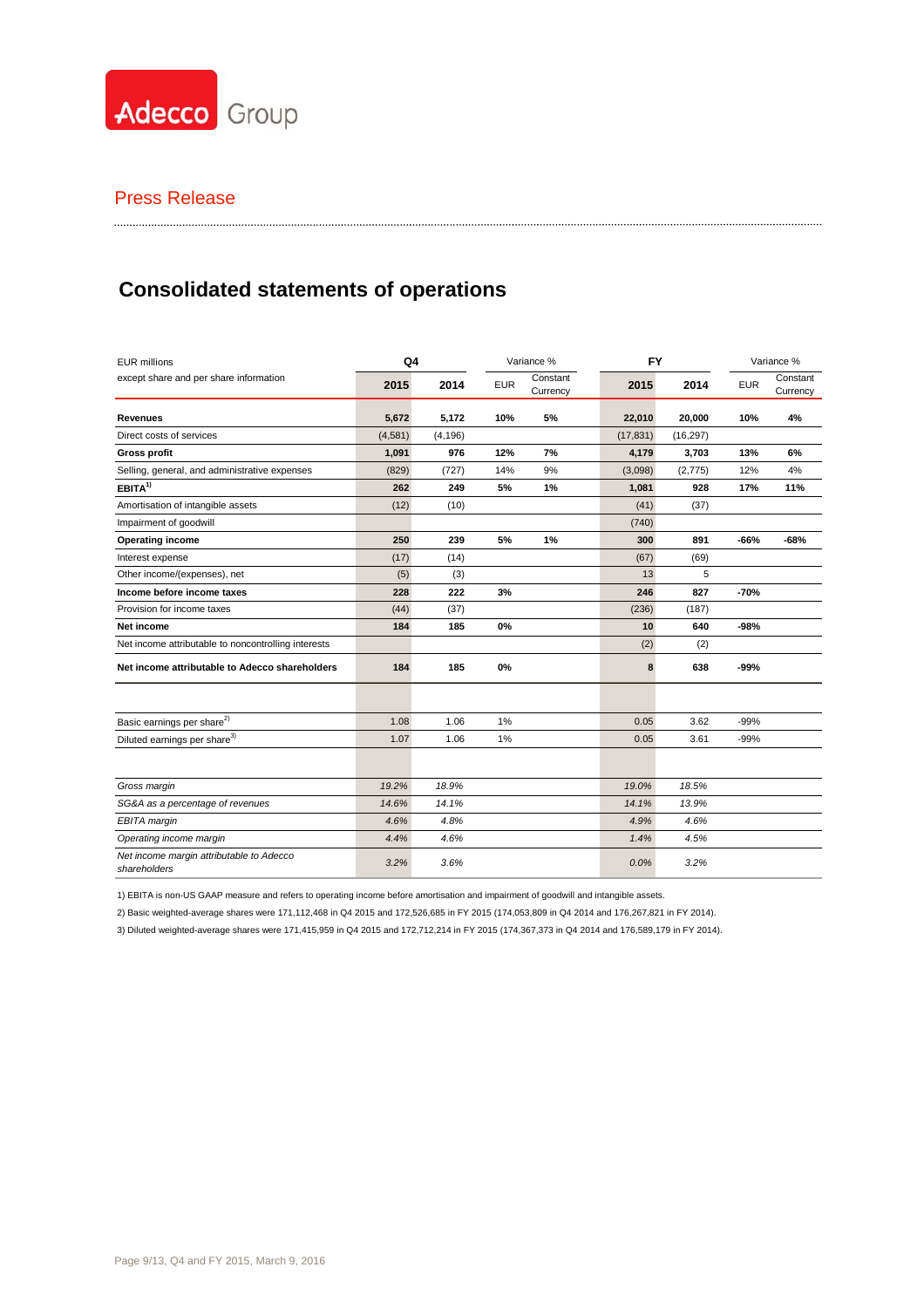

# **Revenues by segment and by business line**

| <b>Revenues by segment</b>       | Q4    |       |            | Variance %           | <b>FY</b> |        |            | Variance %           |
|----------------------------------|-------|-------|------------|----------------------|-----------|--------|------------|----------------------|
| <b>EUR millions</b>              | 2015  | 2014  | <b>EUR</b> | Constant<br>Currency | 2015      | 2014   | <b>EUR</b> | Constant<br>Currency |
| France                           | 1,196 | 1,141 | 5%         | 5%                   | 4,714     | 4,640  | 2%         | 2%                   |
| North America                    | 1,221 | 1,067 | 14%        | $1\%$                | 4,670     | 3,854  | 21%        | 2%                   |
| UK & Ireland                     | 580   | 524   | 11%        | 1%                   | 2,285     | 2,061  | 11%        | 0%                   |
| Germany & Austria                | 428   | 415   | 3%         | 3%                   | 1,713     | 1,687  | 2%         | 2%                   |
| Japan                            | 289   | 259   | 12%        | 4%                   | 1,119     | 1,032  | 8%         | 4%                   |
| Italy                            | 333   | 280   | 19%        | 19%                  | 1,300     | 1,098  | 18%        | 18%                  |
| Benelux                          | 293   | 254   | 15%        | 15%                  | 1,089     | 982    | 11%        | 11%                  |
| Nordics                          | 182   | 204   | $-11%$     | $-6%$                | 726       | 821    | $-12%$     | $-8%$                |
| Iberia                           | 238   | 210   | 13%        | 13%                  | 898       | 789    | 14%        | 14%                  |
| Australia & New Zealand          | 89    | 93    | $-6%$      | 0%                   | 367       | 350    | 5%         | 5%                   |
| Switzerland                      | 121   | 113   | 8%         | $-2%$                | 477       | 427    | 12%        | $-1%$                |
| <b>Emerging Markets</b>          | 601   | 524   | 15%        | 16%                  | 2,256     | 1,925  | 17%        | 14%                  |
| Lee Hecht Harrison <sup>1)</sup> | 101   | 88    | 15%        | 9%                   | 396       | 334    | 19%        | 9%                   |
| <b>Adecco Group</b>              | 5,672 | 5,172 | 10%        | 5%                   | 22,010    | 20,000 | 10%        | 4%                   |

.....................................

| Revenues by business line <sup>2)</sup> | Q4    |       |            | Variance %           | <b>FY</b> |        |            | Variance %           |
|-----------------------------------------|-------|-------|------------|----------------------|-----------|--------|------------|----------------------|
| <b>EUR millions</b>                     | 2015  | 2014  | <b>EUR</b> | Constant<br>Currency | 2015      | 2014   | <b>EUR</b> | Constant<br>Currency |
| Office                                  | 1,371 | 1,271 | 8%         | 4%                   | 5,269     | 4,815  | 9%         | 4%                   |
| Industrial                              | 2,872 | 2,602 | 10%        | 9%                   | 11,097    | 10,142 | 9%         | 7%                   |
| <b>General Staffing</b>                 | 4,243 | 3,873 | 10%        | 7%                   | 16,366    | 14,957 | 9%         | 6%                   |
| Information Technology                  | 649   | 595   | 9%         | 1%                   | 2,588     | 2,337  | 11%        | 0%                   |
| Engineering & Technical                 | 279   | 276   | 1%         | $-7%$                | 1,133     | 1,103  | 3%         | -8%                  |
| Finance & Legal <sup>3)</sup>           | 238   | 204   | 17%        | 6%                   | 912       | 778    | 17%        | 3%                   |
| Medical & Science                       | 108   | 92    | 18%        | 9%                   | 407       | 349    | 17%        | 6%                   |
| <b>Professional Staffing</b>            | 1,274 | 1,167 | 9%         | 0%                   | 5,040     | 4,567  | 10%        | -1%                  |
| $CTTD^{3)}$                             | 101   | 88    | 15%        | 9%                   | 396       | 334    | 19%        | 9%                   |
| BPO <sup>3</sup>                        | 54    | 44    | 24%        | 10%                  | 208       | 142    | 46%        | 25%                  |
| Solutions <sup>3)</sup>                 | 155   | 132   | 18%        | 9%                   | 604       | 476    | 27%        | 14%                  |
| <b>Adecco Group</b>                     | 5,672 | 5,172 | 10%        | 5%                   | 22,010    | 20,000 | 10%        | 4%                   |

1) In Q4 2015 revenues changed organically in Lee Hecht Harrison by -2% (FY: 1%).

2) Breakdown of staffing revenues into Office, Industrial, Information Technology, Engineering & Technical, Finance & Legal, and Medical & Science is based on dedicated branches. CTTD comprises Career Transition & Talent Development services. BPO comprises Managed Service Programmes (MSP), Recruitment Process Outsourcing (RPO) and Vendor Management System (VMS).

3) In Q4 2015 revenues changed organically in Finance & Legal by 5%, in CTTD by -2% and in Solutions by 2%. In FY 2015 revenues changed organically in CTTD by 1%, in BPO by 15% and in Solutions by 5%.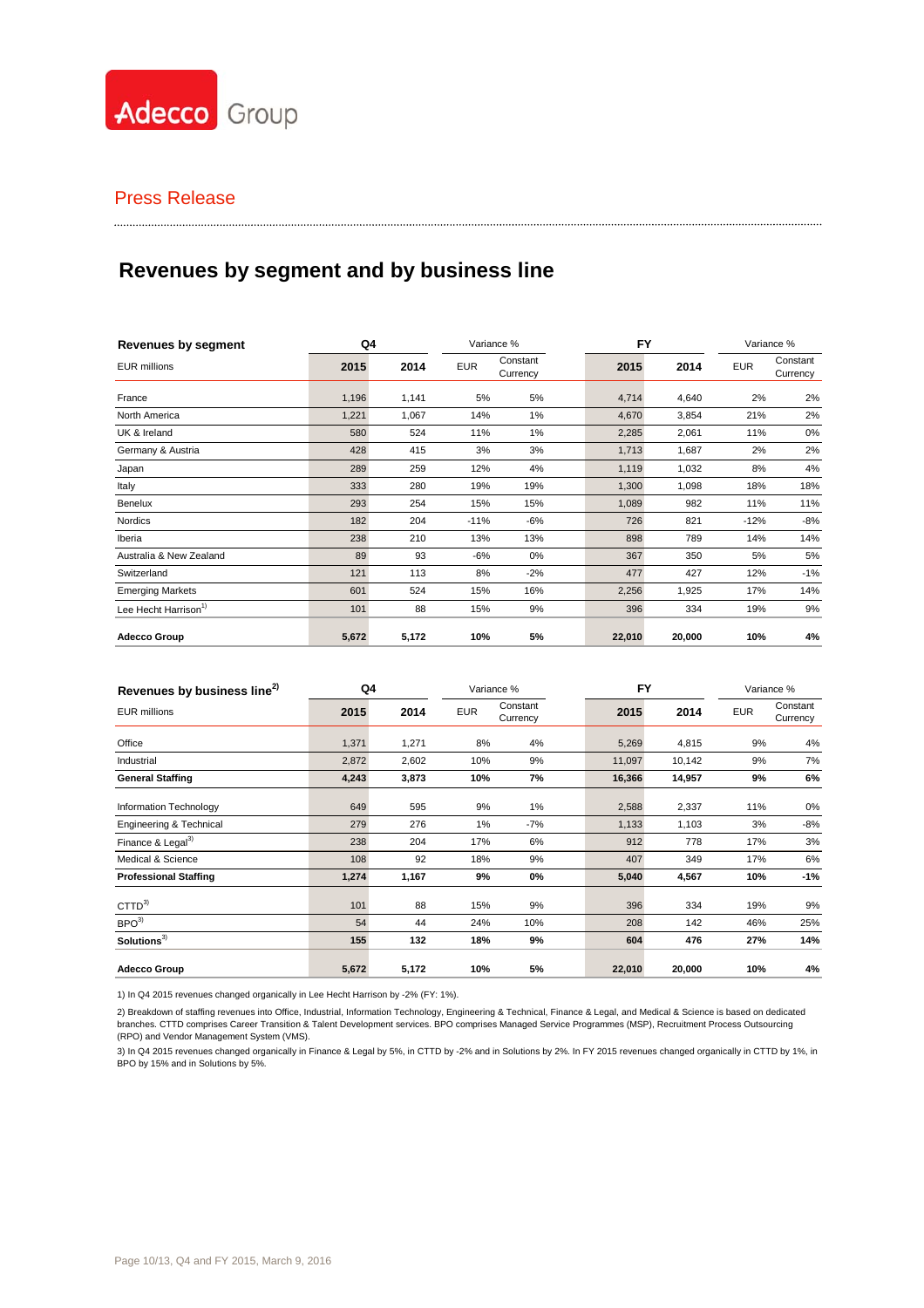

# **EBITA1) and EBITA margin by segment**

| <b>EBITA</b>            | Q4          |      |            | Variance %           | <b>FY</b>    |             |            | Variance %           |
|-------------------------|-------------|------|------------|----------------------|--------------|-------------|------------|----------------------|
| <b>EUR</b> millions     | 2015        | 2014 | <b>EUR</b> | Constant<br>Currency | 2015         | 2014        | <b>EUR</b> | Constant<br>Currency |
| France                  | 95          | 74   | 28%        | 28%                  | 331          | 280         | 18%        | 18%                  |
| North America           | 81          | 65   | 24%        | 8%                   | 288          | 205         | 41%        | 18%                  |
| UK & Ireland            | 19          | 13   | 45%        | 34%                  | 60           | 49          | 22%        | 10%                  |
| Germany & Austria       | 27          | 4    | 533%       | 533%                 | 103          | 77          | 34%        | 34%                  |
| Japan                   | 5           | 15   | $-67%$     | -69%                 | 54           | 57          | $-5%$      | $-9%$                |
| Italy                   | 28          | 16   | 77%        | 77%                  | 94           | 65          | 45%        | 45%                  |
| Benelux                 | 9           | 15   | $-33%$     | $-33%$               | 47           | 45          | 6%         | 6%                   |
| Nordics                 | 3           | 4    | $-42%$     | $-37%$               | 9            | 23          | $-61%$     | $-59%$               |
| Iberia                  | 11          | 8    | 37%        | 37%                  | 39           | 31          | 27%        | 27%                  |
| Australia & New Zealand | $\mathbf 0$ | 1    | $-115%$    | $-117%$              | $\mathbf{0}$ | $\mathbf 0$ | $-166%$    | -286%                |
| Switzerland             | 6           | 11   | $-45%$     | $-51%$               | 32           | 38          | $-16%$     | $-26%$               |
| <b>Emerging Markets</b> | 20          | 21   | $-3%$      | $-1%$                | 82           | 68          | 21%        | 19%                  |
| Lee Hecht Harrison      | 25          | 28   | $-9%$      | $-16%$               | 104          | 98          | 6%         | $-6%$                |
| Corporate               | (67)        | (26) |            |                      | (162)        | (108)       |            |                      |
| <b>Adecco Group</b>     | 262         | 249  | 5%         | 1%                   | 1,081        | 928         | 17%        | 11%                  |

|                         | Q4      |       |                 | <b>FY</b> |       |                 |  |
|-------------------------|---------|-------|-----------------|-----------|-------|-----------------|--|
| <b>EBITA</b> margin     | 2015    | 2014  | Variance<br>bps | 2015      | 2014  | Variance<br>bps |  |
| France                  | 7.9%    | 6.5%  | 140             | 7.0%      | 6.0%  | 100             |  |
| North America           | 6.7%    | 6.1%  | 60              | 6.2%      | 5.3%  | 90              |  |
| UK & Ireland            | 3.2%    | 2.4%  | 80              | 2.6%      | 2.4%  | 20              |  |
| Germany & Austria       | 6.3%    | 1.0%  | 530             | 6.0%      | 4.6%  | 140             |  |
| Japan                   | 1.8%    | 6.0%  | (420)           | 4.9%      | 5.5%  | (60)            |  |
| Italy                   | 8.3%    | 5.6%  | 270             | 7.2%      | 5.9%  | 130             |  |
| Benelux                 | 3.2%    | 5.6%  | (240)           | 4.3%      | 4.5%  | (20)            |  |
| Nordics                 | 1.5%    | 2.3%  | (80)            | 1.3%      | 2.9%  | (160)           |  |
| Iberia                  | 4.7%    | 3.9%  | 80              | 4.4%      | 3.9%  | 50              |  |
| Australia & New Zealand | $-0.2%$ | 1.0%  | (120)           | $-0.1%$   | 0.1%  | (20)            |  |
| Switzerland             | 4.7%    | 9.3%  | (460)           | 6.6%      | 8.8%  | (220)           |  |
| <b>Emerging Markets</b> | 3.4%    | 4.0%  | (60)            | 3.6%      | 3.5%  | 10              |  |
| Lee Hecht Harrison      | 24.7%   | 31.3% | (660)           | 26.2%     | 29.3% | (310)           |  |
| <b>Adecco Group</b>     | 4.6%    | 4.8%  | (20)            | 4.9%      | 4.6%  | 30              |  |

1) EBITA is non-US GAAP measure and refers to operating income before amortisation and impairment of goodwill and intangible assets.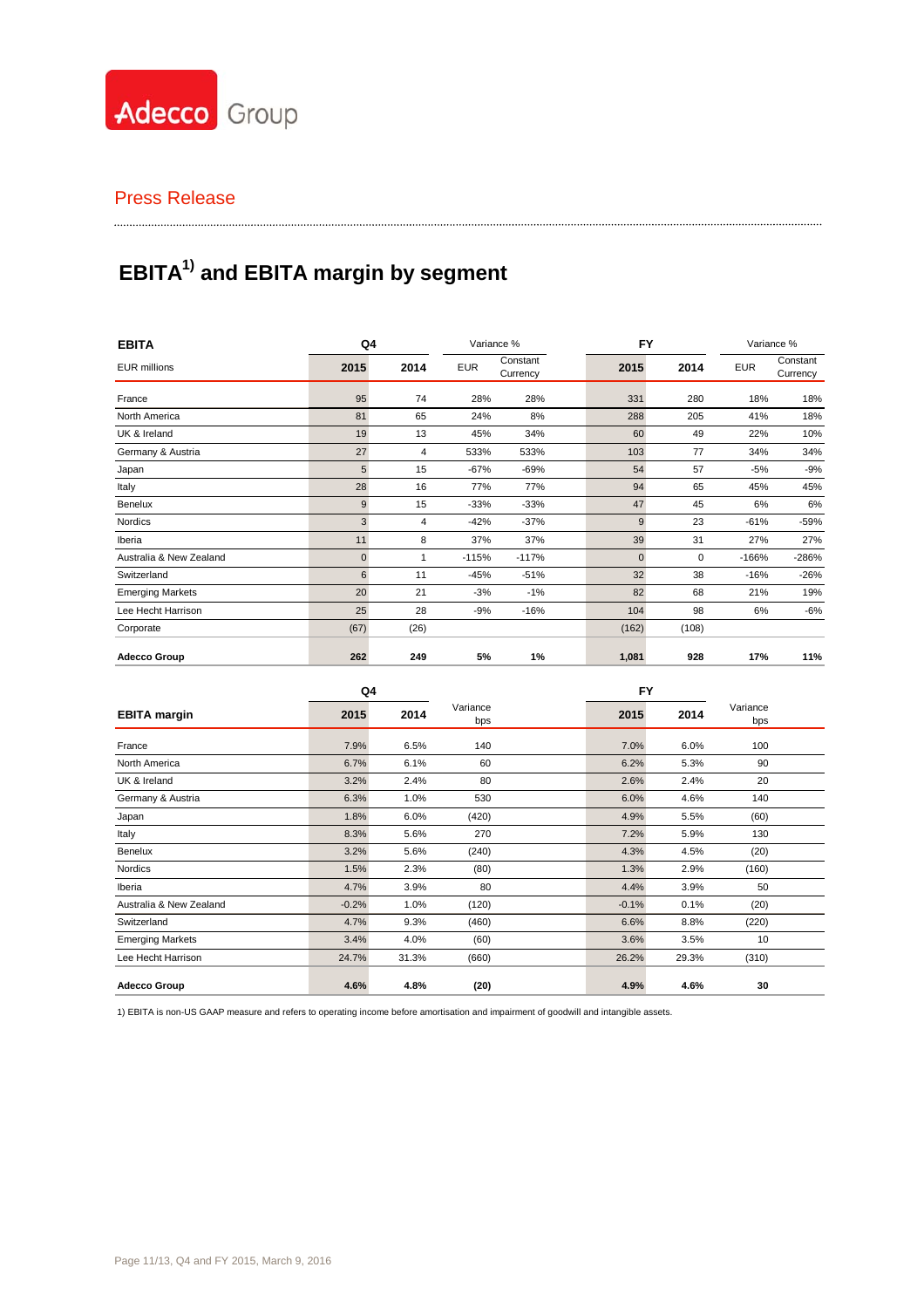

#### 

# **Consolidated balance sheets**

| <b>EUR millions</b>                                        | December 31     | December 31 |  |
|------------------------------------------------------------|-----------------|-------------|--|
|                                                            | 2015            | $2014^{1}$  |  |
| Assets                                                     |                 |             |  |
| Current assets:                                            |                 |             |  |
| - Cash and cash equivalents                                | 1,198           | 695         |  |
| - Short-term investments                                   | 10              | 3           |  |
| - Trade accounts receivable, net                           | 3,972           | 3,676       |  |
| - Other current assets                                     | 307             | 262         |  |
| <b>Total current assets</b>                                | 5,487           | 4,636       |  |
|                                                            |                 |             |  |
| Property, equipment, and leasehold improvements, net       | 192             | 222         |  |
| Other assets                                               | 512             | 494         |  |
| Intangible assets, net                                     | 517             | 501         |  |
| Goodwill                                                   | 3,018           | 3,583       |  |
| <b>Total assets</b>                                        | 9,726           | 9,436       |  |
|                                                            |                 |             |  |
| Liabilities and shareholders' equity                       |                 |             |  |
| Liabilities                                                |                 |             |  |
| <b>Current liabilities:</b>                                |                 |             |  |
| - Accounts payable and accrued expenses                    | 3,779           | 3,607       |  |
| - Short-term debt and current maturities of long-term debt | 415             | 89          |  |
| <b>Total current liabilities</b>                           | 4,194           | 3,696       |  |
| Long-term debt, less current maturities                    | 1,832           | 1,580       |  |
| Other liabilities                                          | 354             | 321         |  |
| <b>Total liabilities</b>                                   | 6,380           | 5,597       |  |
|                                                            |                 |             |  |
| Shareholders' equity                                       |                 |             |  |
| Adecco shareholders' equity:                               |                 |             |  |
| - Common shares                                            | 108             | 111         |  |
| - Additional paid-in capital                               | 721             | 1,063       |  |
| - Treasury shares, at cost                                 | (258)           | (303)       |  |
| - Retained earnings                                        | 2,782           | 3,072       |  |
| - Accumulated other comprehensive income/(loss), net       | (13)            | (108)       |  |
| Total Adecco shareholders' equity                          | 3,340           | 3,835       |  |
| Noncontrolling interests                                   | $6\phantom{1}6$ | 4           |  |
| Total shareholders' equity                                 | 3,346           | 3,839       |  |
| Total liabilities and shareholders' equity                 | 9,726           | 9,436       |  |

1) Due to the adoption of ASU 2015-03 - *Presentation of debt issuance costs* in 2015, the December 31, 2014 figures were restated - Debt issuance costs of EUR 4 previously shown in "Other assets" are now shown net with its related debt in "Long-term debt, less current maturities".